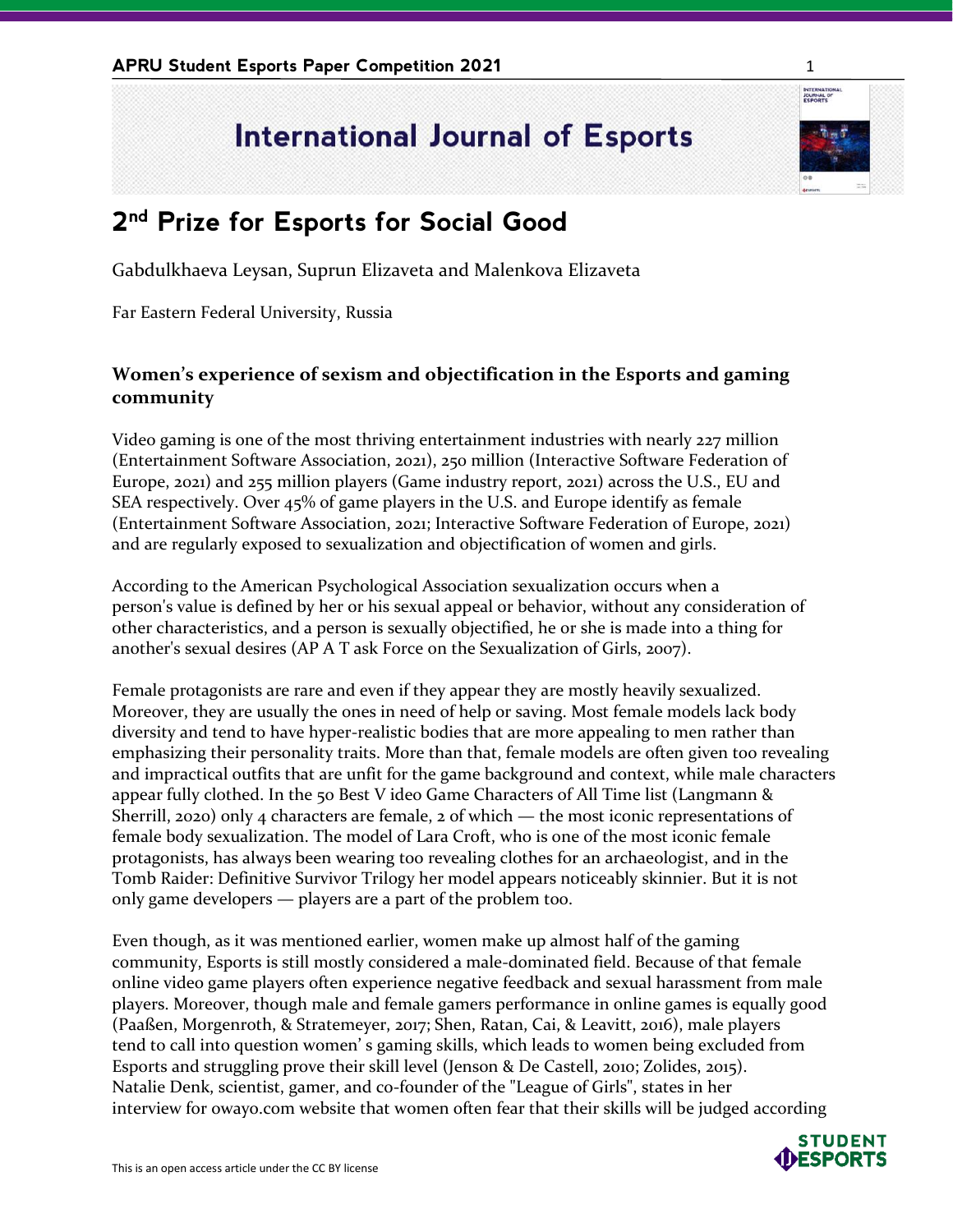not to their performance but to their gender. "If a woman does badly in a game, it quickly means she plays badly because she is a woman. Of course, all this has something to do with gender-specific socialization and the transmission of stereotypical role patterns" (Owayo.com, 2019).

The prevalence of gender-specific expectations becomes clear in situations such as a League of Legends match between a high profile all-female (Team Siren) and all-male (OMGRankedFives) Esports team. Not only OMGRankedFives's members' behavior included audible disses on Team Siren "trying" to play well but also during opening minutes male team underplayed, falling into greed attacking without resorting to usual strategic standards, because they did not take the all-female opponent team as a serious challenge. When OMGRankedFives realized they were going to lose the match, their discussion focused on embarrassment and negative impact to their reputation (Canossa, Witkowski, & Ozkaynak, 2018, p. 4).

Not only women's skills are underestimated and sometimes mocked, but also female gamers must deal with objectification and sexual harassment. Recent Journal of Sport and Social Issues' s study shows that 37% of all the positive comments women playing and streaming online games received were focused on appearance (compared with 7,5% for men). It also showed that Sexual harassment comments directed toward female streamers were observed at 11 times the percentage of those directed toward male streamers (1.66% vs. 0.15%) (Ruvalcaba, Shulze, Kim, Berzenski & Otten, 2018). Comments that include sexual objectification and harassment messages not only adversely affect their performance but also have negative implication on women's self-esteem and mental wellbeing and contribute to a generally hostile attitude towards female gamers in the community.

In the field of professional Esports, there is also a lot of injustice towards the female half of the audience. According to a study conducted by PayPal, there's a huge gender pay gap between male video game content creators and female video game content creators in the USA (PayPal, 2018). According to a report made by BBC, among the top 300 highest-earners there are no female gamers, the first woman only ranks 338rd (BBC, 2021).

Moreover, from the whole amount of prize money won by Esports gamers only a small portion belongs to women. The difference might be explained by the fact that female championships are poorly promoted and therefore such smaller prizes make it harder for women to upgrade their gaming gear, fully concentrate on developing skills and therefore successfully continue their eSports career.

In the field of mobile games there is also a problem with lack of representation and objectification. App icons in the Google Play and App Store predominantly feature male-identified characters, creating the illusion that women have a less important role in mobile gaming.

Many app advertisements show overly sexualized female characters or female characters engaging in provocative scenarios and at the same time, do not present gameplay or only show a small glimpse of it. This kind of marketing is guided by the "Sex Sells" rule. Such advertisement not only exploits the sexualized portrayal of women, but also heavily relies on clickbait and misses the whole point of the game — demonstrating its gameplay.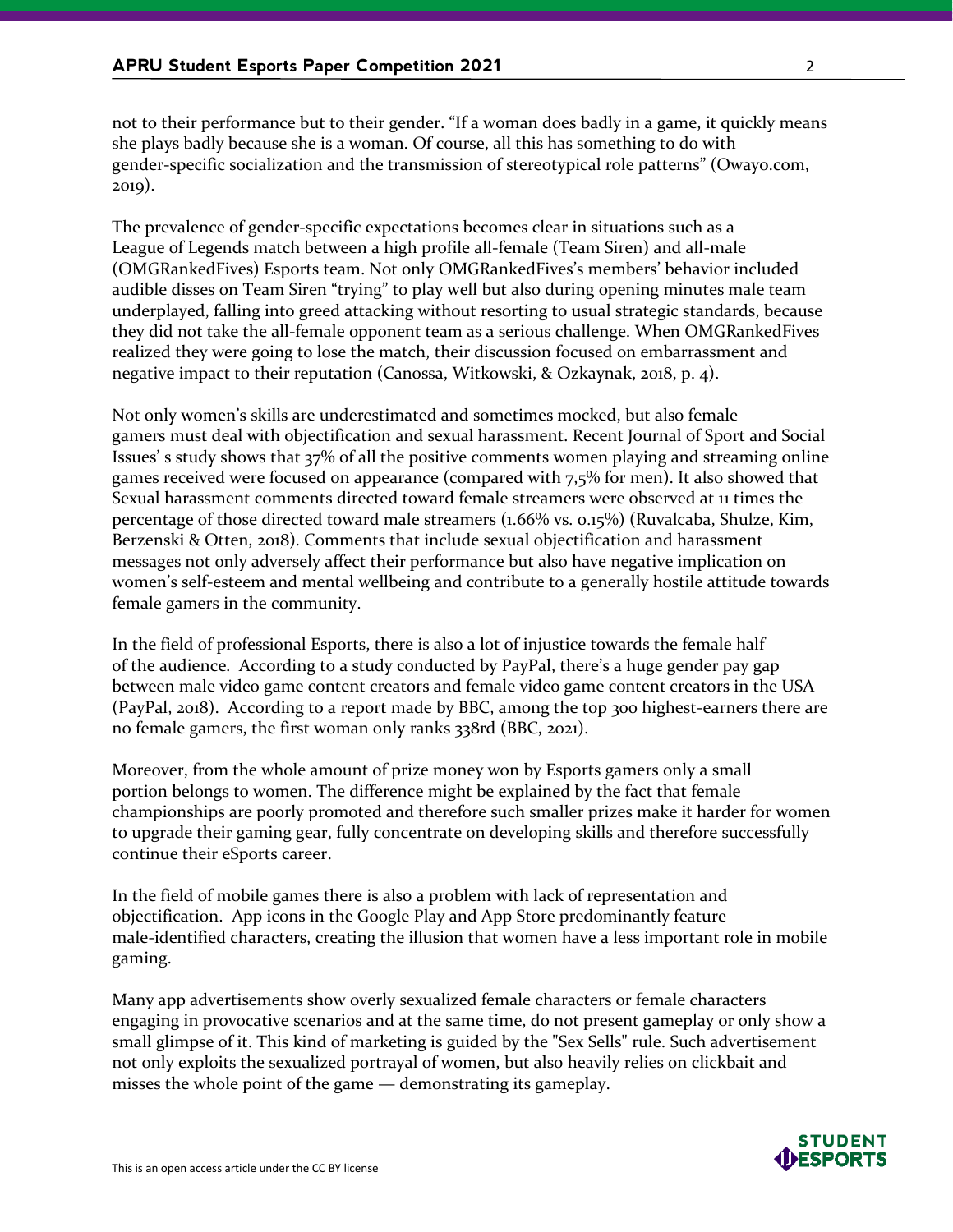The survey shows that numerous female mobile gamers feel underrepresented, therefore they develop an impostor syndrome and shy away from identifying themselves as gamers. Because of many factors like a game advertisement, character design, lack of diversity and the plot, female mobile gamers think that less than 30% of mobile games are made for women. It leads to fewer women joining Esports teams, but still playing games that are presented in Esports competitions and even trying out gaming as their hobby (Why we play – The world of women and mobile gaming, 2017).

As we can see, despite mobile gaming being a platform women dominate in (FinancesOnline, 2020), they still face sexism. Therefore, it is logical to assume that women discrimination and sexualisation is a systematic problem and has no connection with how many men or women there is in games. W omen face quite a lot of troubles in gaming, be it lack of adequate representation, injustice in professional Esports and unequal distribution of awards, questioning their skills as players and even sexual objectification and harassment. However, some actions to address these problems are already under way and are showing success. For example, while many female-gamers express their opinion that competitions shouldn't be segregated by gender, women-only competitions turned out to be a great start towards equal representation of men and women in Esports competitions. Game.tv, an Esports tournament platform, created a weekly women-only tournament called "Diva Scrim Wars" to financially support and assist emerging female players in India. Tournament prizes range from 2000 to 20000 Indian rupees every week.

Interactions that emphasize hostility may discourage women from pursuing Esports and affect their views of their own abilities and their actual performance (Kaye & Pennington, 2016). To overcome this Esports players and sponsors should join forces to create a healthy, safe, and inclusive environment for all players regardless of gender, nationality, race, sexual orientation, and other aspects.